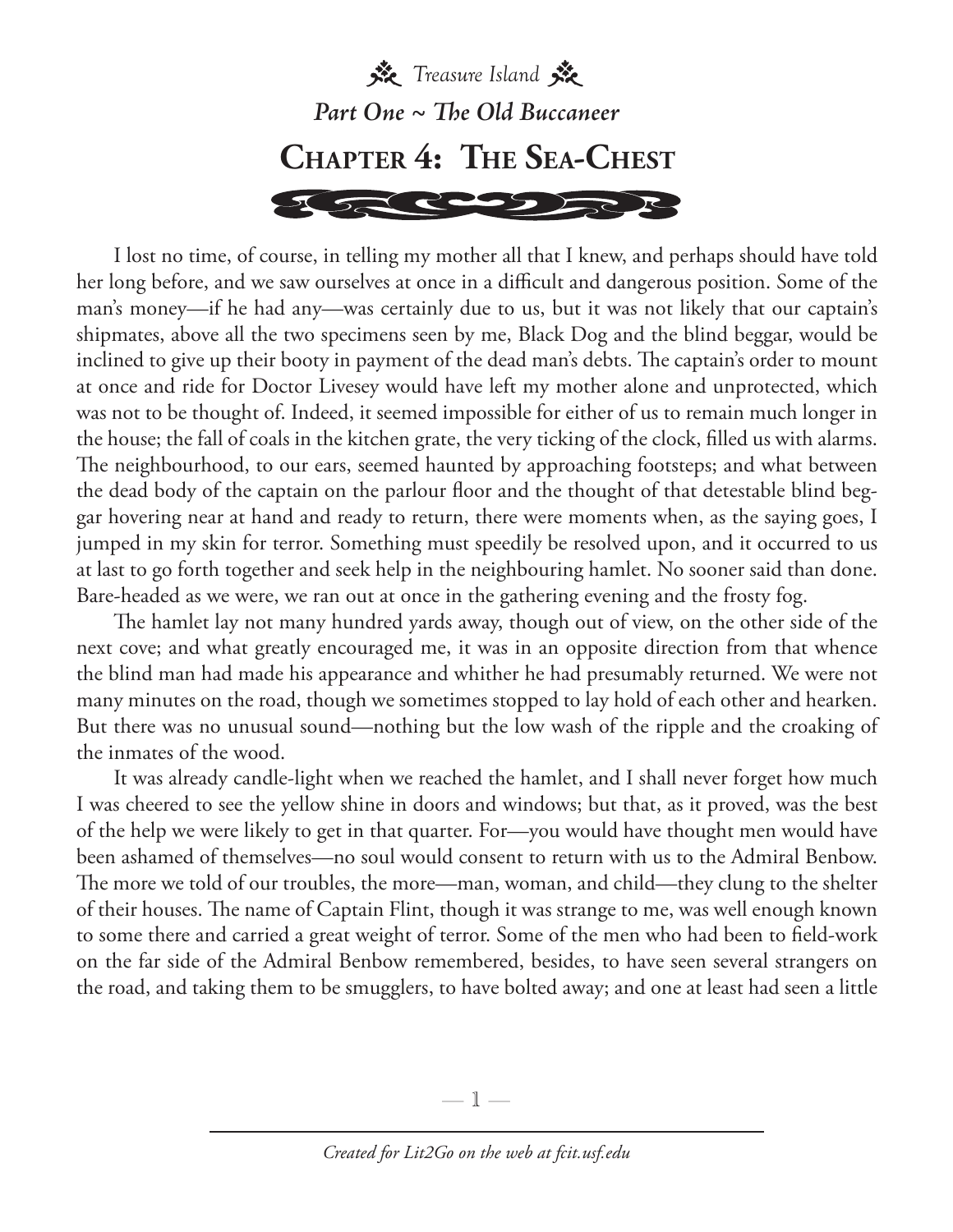lugger in what we called Kitt's Hole. For that matter, anyone who was a comrade of the captain's was enough to frighten them to death. And the short and the long of the matter was, that while we could get several who were willing enough to ride to Dr. Livesey's, which lay in another direction, not one would help us to defend the inn.

They say cowardice is infectious; but then argument is, on the other hand, a great emboldener; and so when each had said his say, my mother made them a speech. She would not, she declared, lose money that belonged to her fatherless boy; "If none of the rest of you dare," she said, "Jim and I dare. Back we will go, the way we came, and small thanks to you big, hulking, chicken-hearted men. We'll have that chest open, if we die for it. And I'll thank you for that bag, Mrs. Crossley, to bring back our lawful money in."

Of course I said I would go with my mother, and of course they all cried out at our foolhardiness, but even then not a man would go along with us. All they would do was to give me a loaded pistol lest we were attacked, and to promise to have horses ready saddled in case we were pursued on our return, while one lad was to ride forward to the doctor's in search of armed assistance.

My heart was beating finely when we two set forth in the cold night upon this dangerous venture. A full moon was beginning to rise and peered redly through the upper edges of the fog, and this increased our haste, for it was plain, before we came forth again, that all would be as bright as day, and our departure exposed to the eyes of any watchers. We slipped along the hedges, noiseless and swift, nor did we see or hear anything to increase our terrors, till, to our relief, the door of the Admiral Benbow had closed behind us.

I slipped the bolt at once, and we stood and panted for a moment in the dark, alone in the house with the dead captain's body. Then my mother got a candle in the bar, and holding each other's hands, we advanced into the parlour. He lay as we had left him, on his back, with his eyes open and one arm stretched out.

"Draw down the blind, Jim," whispered my mother; "they might come and watch outside. And now," said she when I had done so, "we have to get the key off THAT; and who's to touch it, I should like to know!" and she gave a kind of sob as she said the words.

I went down on my knees at once. On the floor close to his hand there was a little round of paper, blackened on the one side. I could not doubt that this was the BLACK SPOT; and taking it up, I found written on the other side, in a very good, clear hand, this short message: "You have till ten tonight."

"He had till ten, Mother," said I; and just as I said it, our old clock began striking. This sudden noise startled us shockingly; but the news was good, for it was only six.

— 2 —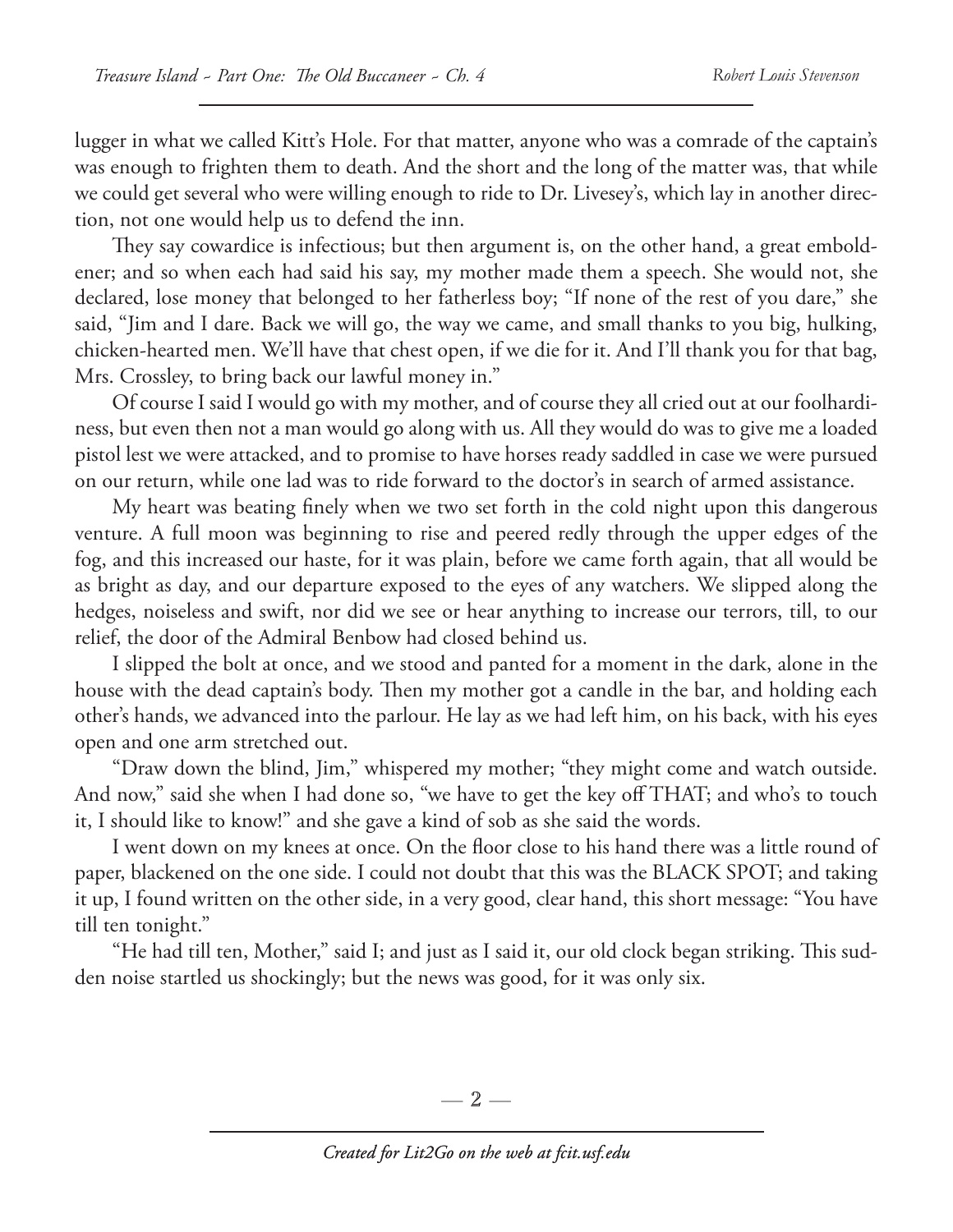"Now, Jim," she said, "that key."

I felt in his pockets, one after another. A few small coins, a thimble, and some thread and big needles, a piece of pigtail tobacco bitten away at the end, his gully with the crooked handle, a pocket compass, and a tinder box were all that they contained, and I began to despair.

"Perhaps it's round his neck," suggested my mother.

Overcoming a strong repugnance, I tore open his shirt at the neck, and there, sure enough, hanging to a bit of tarry string, which I cut with his own gully, we found the key. At this triumph we were filled with hope and hurried upstairs without delay to the little room where he had slept so long and where his box had stood since the day of his arrival.

It was like any other seaman's chest on the outside, the initial "B" burned on the top of it with a hot iron, and the corners somewhat smashed and broken as by long, rough usage.

"Give me the key," said my mother; and though the lock was very stiff, she had turned it and thrown back the lid in a twinkling.

A strong smell of tobacco and tar rose from the interior, but nothing was to be seen on the top except a suit of very good clothes, carefully brushed and folded. They had never been worn, my mother said. Under that, the miscellany began—a quadrant, a tin canikin, several sticks of tobacco, two brace of very handsome pistols, a piece of bar silver, an old Spanish watch and some other trinkets of little value and mostly of foreign make, a pair of compasses mounted with brass, and five or six curious West Indian shells. I have often wondered since why he should have carried about these shells with him in his wandering, guilty, and hunted life.

In the meantime, we had found nothing of any value but the silver and the trinkets, and neither of these were in our way. Underneath there was an old boat-cloak, whitened with sea-salt on many a harbour-bar. My mother pulled it up with impatience, and there lay before us, the last things in the chest, a bundle tied up in oilcloth, and looking like papers, and a canvas bag that gave forth, at a touch, the jingle of gold.

"I'll show these rogues that I'm an honest woman," said my mother. "I'll have my dues, and not a farthing over. Hold Mrs. Crossley's bag." And she began to count over the amount of the captain's score from the sailor's bag into the one that I was holding.

It was a long, difficult business, for the coins were of all countries and sizes—doubloons, and louis d'ors, and guineas, and pieces of eight, and I know not what besides, all shaken together at random. The guineas, too, were about the scarcest, and it was with these only that my mother knew how to make her count.

When we were about half-way through, I suddenly put my hand upon her arm, for I had heard in the silent frosty air a sound that brought my heart into my mouth—the tap-tapping of

 $-3-$